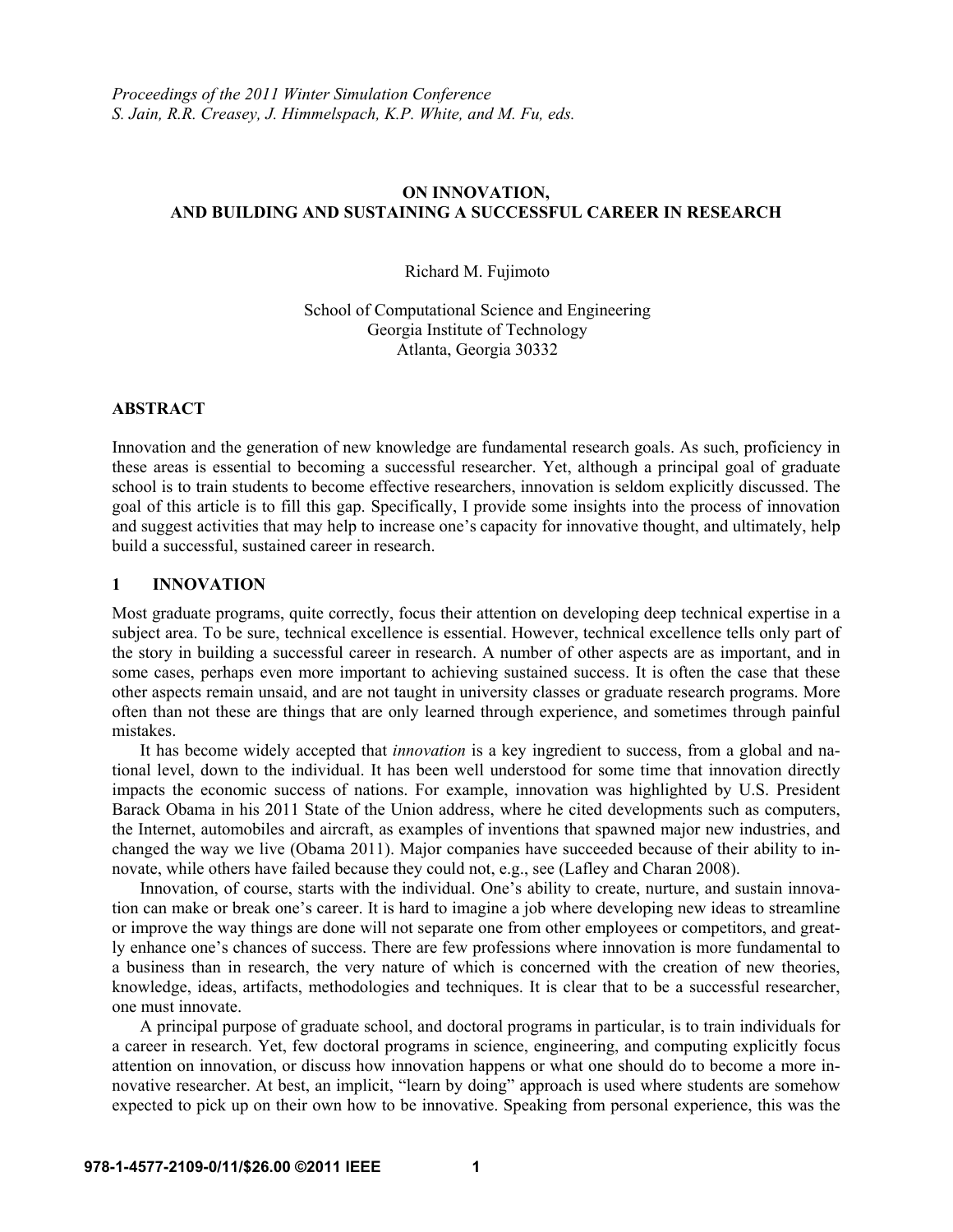case in my own professional career including undergraduate and doctoral studies as well as rising through the professorial ranks at several major universities in the United States.

Innovation is the central topic of this article. This article was written from the perspective of someone engaged in research in academic environments over the last 30+ years. While I did not explicitly study innovation as a topic in its own right throughout much of my academic career, this changed in 2005 when I took on an administrative position as the chair of a new department. While I recognize that there are no cookbook recipes for creating innovation, there are things one can do to structure one's environment and one's career to foster the creation of new ideas. This article attempts to summarize some of these ideas with the hope it might motivate other researchers, particularly those just completing their doctoral studies, to consider how they can better position their lives and careers in a way to sharpen and develop their ability to innovate.

# **2 WHAT DO THE PRINTING PRESS, INFANT INCUBATORS, AND FRISBEES HAVE IN COMMON?**

Around the year 1440, a German named Johannes Gutenberg, a goldsmith by trade, combined and adapted a number of existing technologies of the day to develop the world's first movable type printing press. His invention utilized technologies such as the screw-type wine press that had been used to make wine, movable type that had also been around for some time, and innovations of his own such as a mould for creating type. His invention enabled high quality documents to be created far more inexpensively than was previously possible. The movable type printing press is credited with helping to launch the Renaissance period in Europe, and ultimately changed the world.

Over four centuries later, an obstetrician named Stephane Tarnier in Paris visited the zoo. An exhibit of chicken incubators triggered an idea, and the hiring of a zoo employee that resulted in the creation of an incubator adapted for human babies. He immediately began to utilize it in the maternity ward of the hospital in which he worked. The results of this invention were stunning. Statistics from a quantitative experiment he conducted shortly after the installation of the incubator showed that mortality rates among low-weight babies were nearly halved. Modern incubators in the U.S. are credited with a 75% reduction in infant mortality rates from 1950 to 1998 (Johnson 2010).

It is not clear who first had the idea of making a game of "catch" by flinging empty bakery pie pans, however, Walter Morrison is credited with commercializing the idea. He reports the initial idea of creating a business around "flying disks" came to him in 1938 on a California beach. Twenty years later he developed a version that was marketed by the Wham-O company and patented in 1958 under the name "frisbee," named after the Frisbie pie making company in New England (Morrison and Kennedy 2006). Today, there are few people who are not familiar with the frisbee. The World Flying Disc Federation is an international organization that manages rules, standards, and events associated with sports based on the frisbee (World Flying Disc Federation 2011).

The point of these stories is to highlight that innovation seldom comes about by new ideas spontaneously "appearing" in a vacuum. Rather innovation often comes about by adapting and applying existing ideas or technologies for another purpose. Often, the most striking innovations come about by taking concepts and techniques known in one field, and adapting them to another. This is certainly the case in the three examples cited above. Many of the parts of the movable type printing press reused existing technologies in unrelated industries and disciplines. Similarly, the incubator and Frisbee both involved transplanting technologies from one field to another. History is full of examples such as these. It is usually the case that the inventors of the original concept never conceived of applying their innovation for these entirely new uses.

Steven Johnson eloquently characterizes this phenomena as a concept called the *adjacent possible* that he borrowed from evolutionary biology. Evolutionary biology is a field that is concerned with the origins and evolution of life. How did the vast richness of life that exists today evolve from the primordial soup of organic molecules and compounds? An elephant does not immediately emerge from a random collection of methane and oxygen molecules. Rather, it is a long sequence of molecules colliding with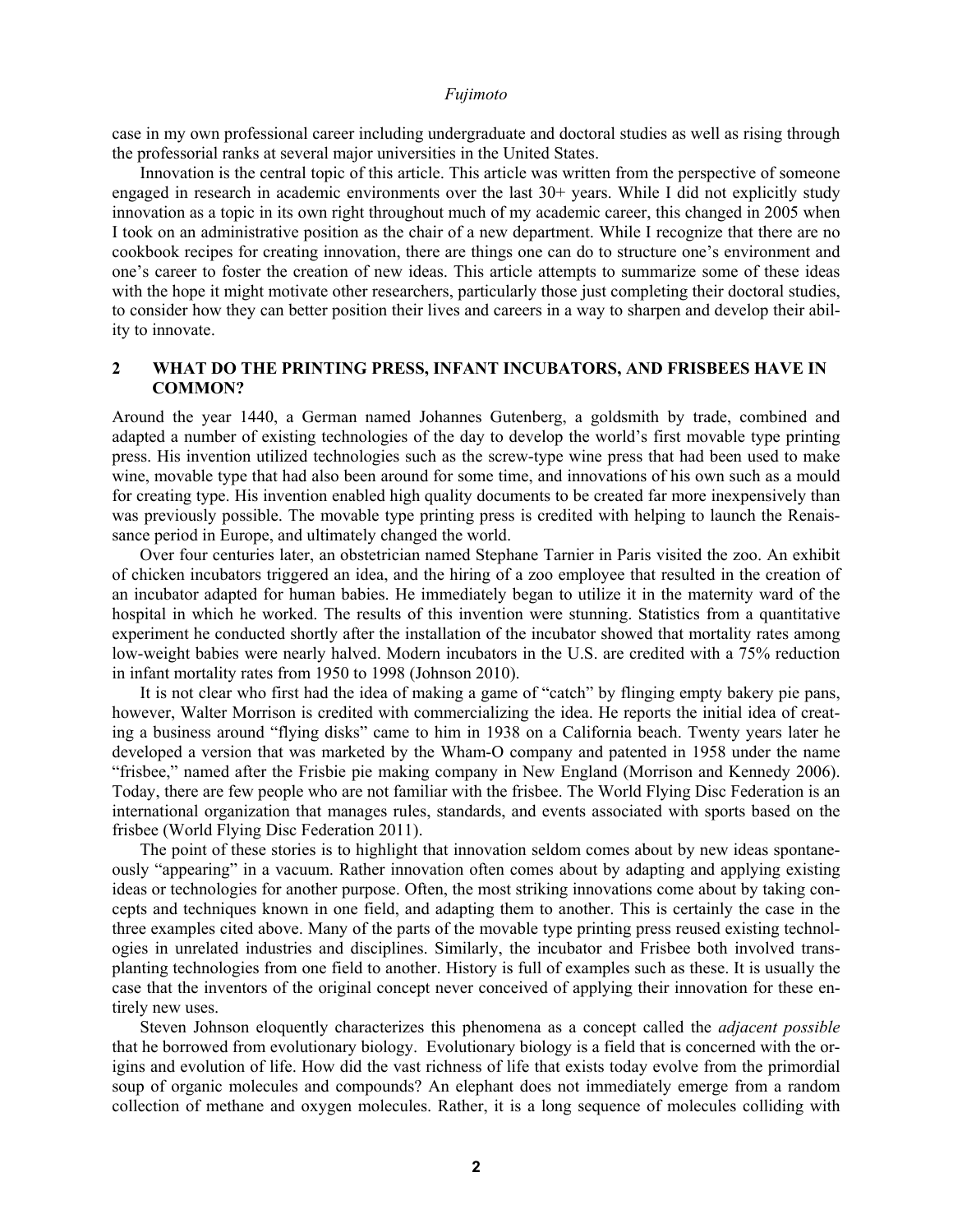other molecules, and the resulting structure combining with other structures to create progressively more complex organisms over billions of years of evolution. Stuart Kauffman coined the term the adjacent possible to characterize the next generation of evolutionary innovation that could result by a new combination of molecular interactions that are possible from those that previously existed. As Johnson writes, "the adjacent possible is a kind of shadow future, hovering on the edges of the present state of things, a map of all the ways in which the present can reinvent itself." The space of possible new combinations is vast, but it is not infinite. The adjacent possible provides a way of characterizing not only what new combinations might be created, but also what combinations cannot, or at least are exceedingly unlikely to form. While creating basic sugar or protein molecules from the primordial soup may be possible, creating an elephant all in one step is not.

The adjacent possible is a useful concept to characterize the process of innovation – how one idea leads to another, and another, leading to increasing sophistication and complexity. Just as some evolutionary branches prove to be unproductive and wither away and die, while others flourish and become spectacularly successful, so too is it with innovation. Johnson views the world as essentially a large collection of "spare parts," and innovation comes about through the combination of these spare parts in novel ways for new purposes. Just as nature "innovates" by combining molecules and systems in new ways, good ideas come about from the connection of ideas and concepts. Just as organisms accumulate complexity as one new form builds upon another, innovations build upon each other to create an ever increasing supply of spare parts that can be reapplied for still other purposes.

Characterizing the process of innovation in terms of the adjacent possible concept is useful because it provides some insight into how innovation takes place. When viewed in this light, it suggests that to be innovative, one should build a large collection of spare parts and establish networks that enable these spare parts to combine in novel ways. This is the basic premise from which I wish to depart for the remainder of this article.

# **3 FROM SHORT AND FAT, TO TALL AND THIN, TO T-SHAPED PEOPLE**

Assuming one subscribes to the theory of the adjacent possible, the first question that comes to mind is what sorts of spare parts should one collect? This hits directly on the question of what should be included in the curriculum for a discipline? There has long been much discussion, and a certain amount of concern, that university curricula may be becoming overly specialized. In other words, programs run the danger of becoming very good at producing individuals with very deep knowledge and expertise in one subject area, but limited exposure to others, even others that may be closely aligned with the student's major area of study. To some extent, overspecialization reflects a natural evolution and maturing of a discipline. As new advances expand the body of knowledge in a field, it is natural for faculty to continually incorporate more and more of this new knowledge in their curriculum, while being reluctant to drop topics that have long been an established part. "How can someone be considered an expert in X without knowing about Y?" could often be heard at university curriculum committee meetings.

In one area, integrated circuit design in the 1970's, this concept was represented by what Carver Mead referred to as the "short, fat man" (Glider 1989). Mead was one of the leaders of the then exploding field of microelectronics and circuit design that in the 1970's was resulting in the first microprocessors that would soon revolutionize the computing industry. The *short fat man* was an icon for an individual who has deep knowledge and expertise in one aspect of integrated circuit design, for example, chip layout and fabrication or electronic circuit design (see Figure 1). By contrast, Mead argued for creating the "tall, thin man," i.e., someone with knowledge spanning many areas ranging from fabrication and layout to circuit design, to logic and computer arithmetic to systems architecture to system software, compilers, languages, and even computer applications. It was argued that the explosion in complexity resulting from Moore's law which predicted an exponentially increasing number of transistors that could be placed on a silicon die over time, necessitated the creation of individuals who could peer across the different areas, and develop new approaches that would be needed to dramatically reduce the time required to design new chips. Silicon "compilers" were one result of this methodology that borrowed ideas from software com-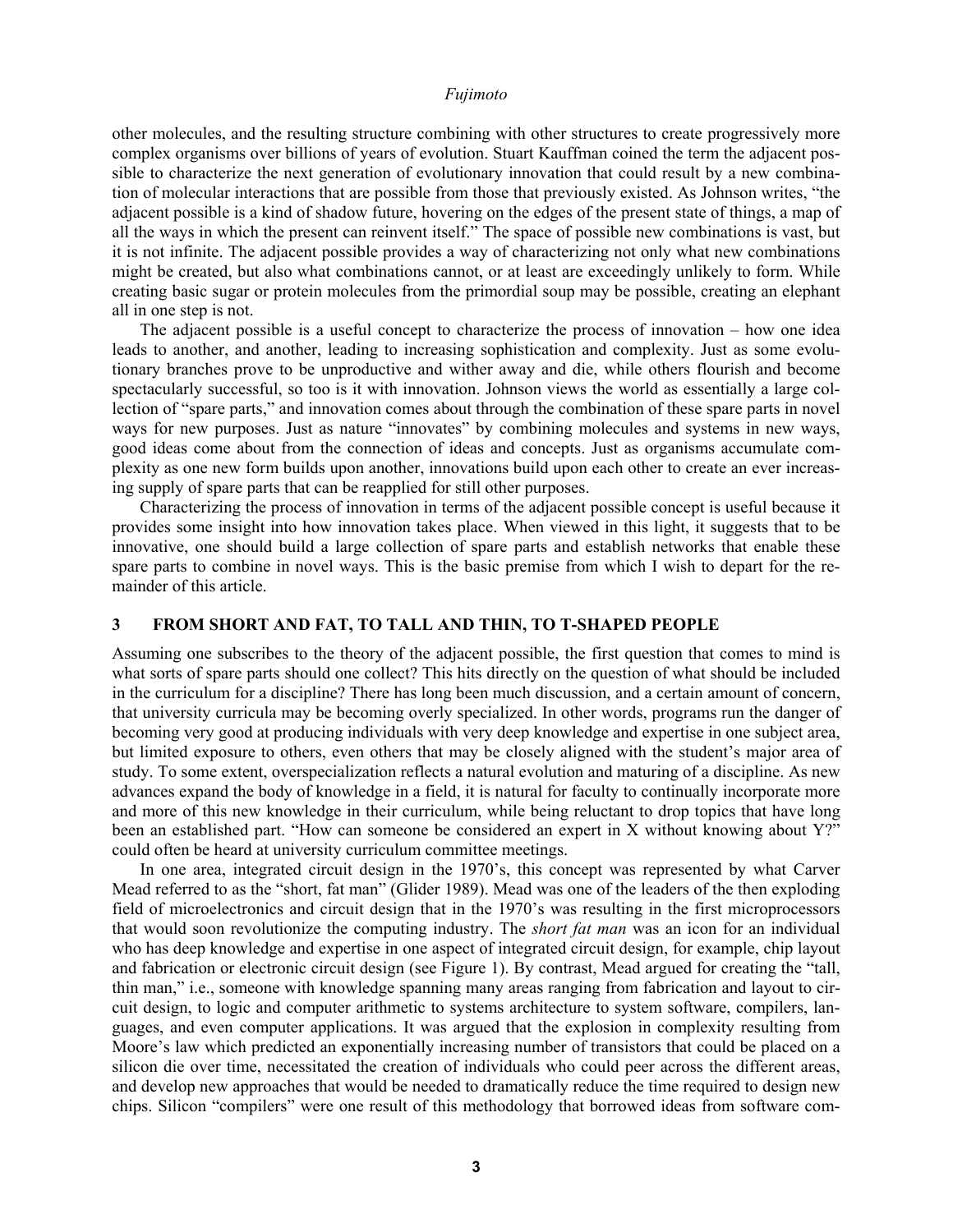pilers, and applied them to circuit design where chips were designed at higher levels of abstraction, and automatically "compiled" to circuits, dramatically reducing the time required to design new chips. A "tall thin man" was needed to create such design systems. The concept of the "tall thin man" is, of course, not new; he is one variant of the "renaissance man" commonly known to as a well-educated individual who has broad expertise spanning many different subject areas.



Figure 1: the short, fat man has deep expertise in one field; the tall, thin man has broad expertise across many areas, but not deep expertise in any one

While the short, fat man offers the ability to innovate deeply within a knowledge area by refining and continuing development of a concept or idea, this profile does not lend itself to the cross-fertilization and transplanting of ideas across disciplines, a key skill in fostering innovation. Rather, diverse ideas were needed to create inventions such as the printing press. As such, the tall, thin and renaissance man seems much better suited for this cross-pollination of ideas that can result in novel combinations that have not been seen before.

However, the tall, thin man runs the risk of being too general – possessing superficial knowledge in many things, but lacking deep knowledge and expertise within a particular discipline. Therefore, rather than recommending either of these profiles, I advocate the T-shaped woman, borrowing a name coined in (Kelley and Littman 2005). The T-shaped woman (see Figure 2; note the axes have been transposed), possesses deep understanding and expertise within one discipline or field, but literacy and understanding across many aligned or related disciplines. The T-shaped woman possesses sufficient understanding to know how to apply principles and insights within one domain to find application in another.

The modeling and simulation (M&S) field is particularly well-suited for developing T-shaped people. To become an M&S expert, one must develop deep expertise in areas such as modeling methodology and analysis techniques, while also requiring one to dive into one or more application domains to understand how the technology can be applied. As such, M&S professionals are very well suited to understand how ideas in one domain may find application in others, and I would argue can be well positioned to creating a profile that is very well suited for innovation.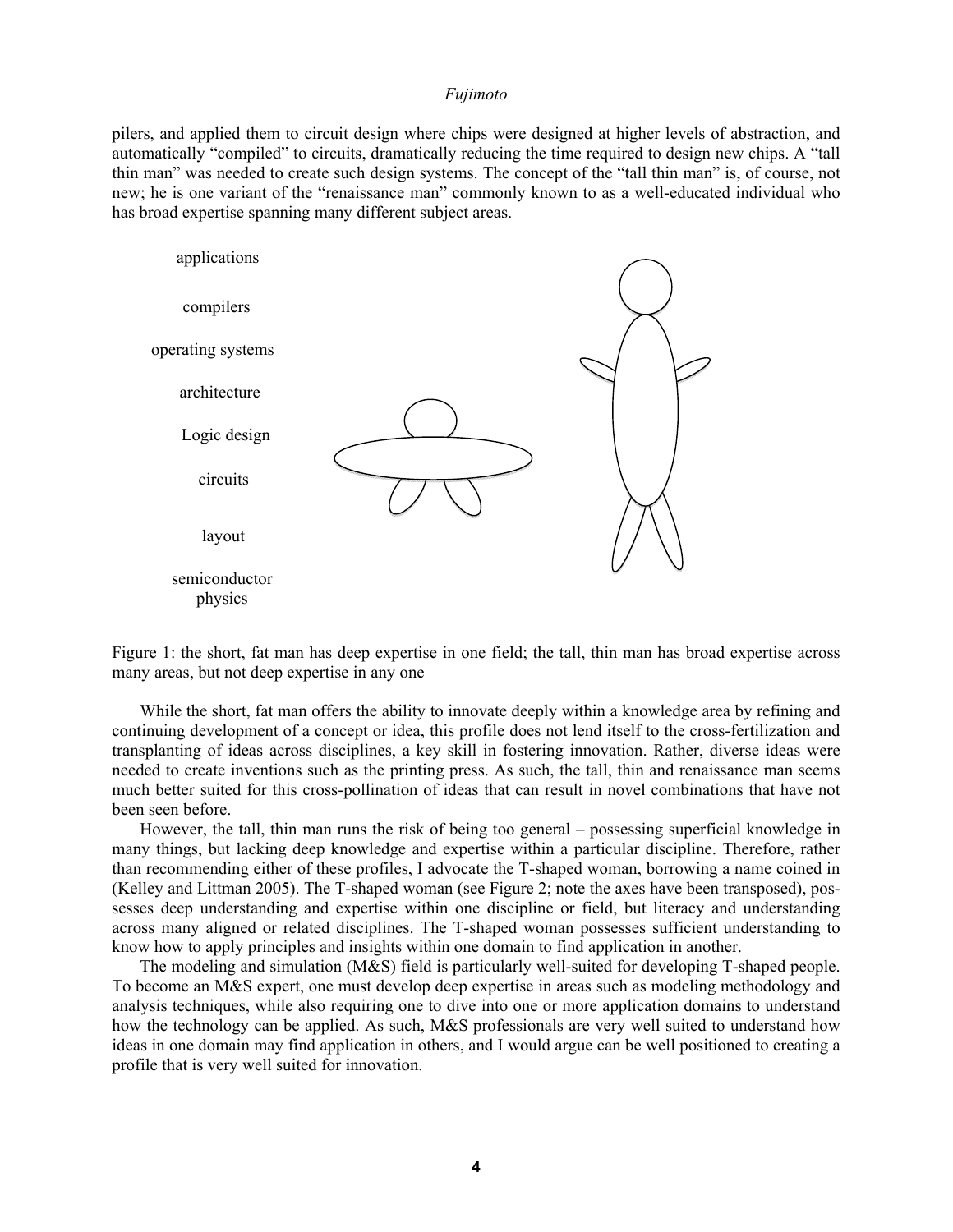

Figure 2: the T-shaped woman has broad expertise in many areas and deep expertise in one

# **4 A GUIDE TO INNOVATION TRAINING**

If the T-shape individual is the preferred profile for fostering the collision and transplanting of ideas that result in innovation, how does one go about establishing such a profile? Just as diet and exercise provide the tools for shaping the human physique, these two elements play a key role to building one's T-shape intellect. Here, the "diet" consists of ideas and concepts, and "exercise" means what one does to establish networks where these ideas and concepts can collide to create new ones. In the following I provide a number of suggestions aimed at improving one's diet and exercise to prepare oneself for innovation. To be clear, there is no "cookbook recipe" that will result in innovation. The following are only suggestions that may help facilitate innovative thought. It should be emphasized that developing a T-shaped profile is not something restricted to one's formal education. Rather, this is a lifelong activity that must continue throughout one's entire career.

# *Suggestion 1: Find time to expose one's self to new fields.*

It is easy to let deadlines and deliverables and day-to-day activities fill one's day. And when there is time to deepen one's knowledge, one's immediate inclination is to focus on developing the vertical part of the 'T', i.e., deepening expertise in the area in which one already has the greatest knowledge. While no one will argue that it is important to keep up in one's own field, often this leaves little time to explore other areas and disciplines, especially those that are rather distant from one's own field. Nevertheless, as was discussed earlier, it is insights and observations within another field that can lead to the greatest innovation in one's own discipline. One way to broaden one's perspective without consuming an inordinate amount of time is through seminars and spending time to talk to visitors that come through one's workplace.

Another approach is to read broadly outside one's own discipline. Carving off specific time periods or utilizing audiobooks for the daily commute to and from work are great ways to ensure one gets a steady diet of new materials. Evaluate what you read to determine if it is having the desired effect. Make note of interesting concepts and store them away for future reference. Brainstorming sessions with individuals from another discipline, is another useful technique to gain new insights (Kelly and Littman 2001).

The web is a tremendous asset that can accelerate innovation by putting knowledge on virtually any subject at one's fingertips, instantly. The trick, of course, is to structure your use of the web to filter in-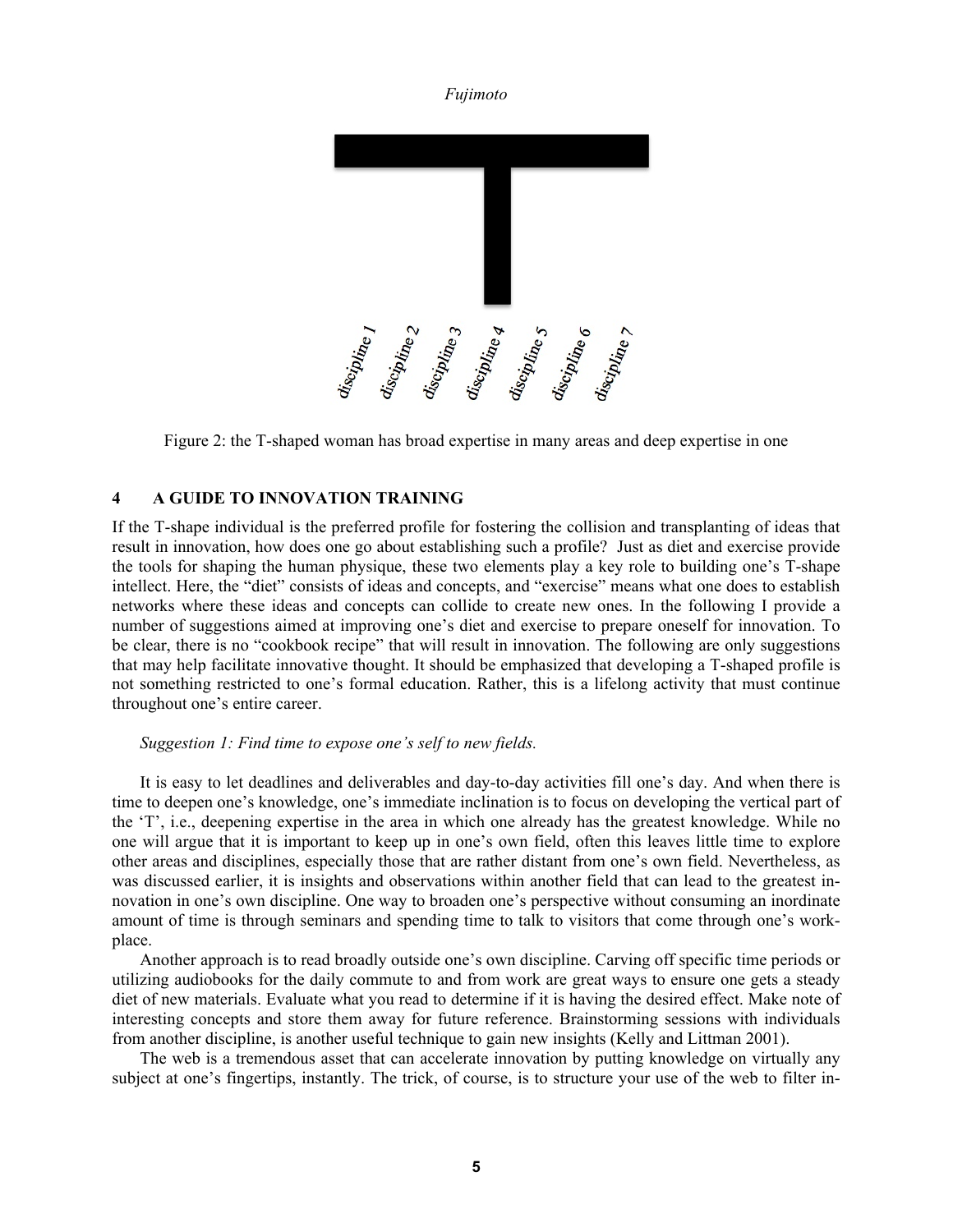formation, so the right ideas connect at the right time, to create that innovative spark. Inspirational talks, such as the TED series, are a good source of new ideas (TED: Ideas Worth Spreading 2011).

# *Suggestion 2: Join a multidisciplinary research team.*

Multidisciplinary research projects provide a way to maintain sustained interactive dialogs with persons from other disciplines. Multidisciplinary research has become popular in recent years for pragmatic reasons. Many of the most important problems facing the world today, such as establishing clean, abundant sources of energy, creating sustainable cities, or developing and delivering cures and treatments for disease on a global scale, cannot be solved by individuals from one discipline alone. While this is true and is the main reason multidisciplinary research has increased in recent years, our interest in creating teams of individuals from different disciplines lies in providing a critical vehicle for connecting diverse ideas in order to increase innovation.

Of course, joining and contributing to a multidisciplinary team is not a trivial matter. A significant effort is required to be able to engage with individuals from another field, and achieve the deep levels of interaction necessary to produce the "collision of ideas" that can spark new innovation. Different disciplines use entirely different vocabularies. There are underlying assumptions and principles that are often implicit and unsaid (and sometimes not even recognized) by persons within a discipline, that may be entirely unknown to immigrants. Thus a key step is to be able to communicate within the multidisciplinary team. One must first be able to express concepts from one's native discipline in terms that can be understood by others in another. The next step is to be able to absorb concepts from another discipline. The final step, which is where innovation comes in, is to transplant concepts from another discipline in order to alter the research one does in their native discipline, or in some cases, to create concepts for a new discipline that lies at the intersection between the two. The empty space that lies at the seams between existing disciplines is often the most fertile ground for new ideas and innovation.

To this advice, I add one word of warning, especially for new junior faculty. Traditional promotion and tenure processes are not always proficient at recognizing and rewarding contributions to multidisciplinary research, and often rely on metrics geared toward contributions within one's own native discipline. Some would argue there is good reason for this, pointing to the need to develop the vertical portion of one's 'T' before broadening your base of expertise. To this I would argue that exploring another discipline can strengthen one's ability to innovate in one's own discipline. A good example of this is the field of biologically inspired design, that borrows ideas of how biological systems adapt and evolve in nature, to create more robust and effective man-made systems. This approach has resulted in entirely new approaches in areas such as robotics and computer network security.

# *Suggestion 3: Get out of your office or cubicle.*

 The French mathematician Henri Poincaré described how a difficult problem on which he had been struggling for some time was suddenly solved one day, during a walk at the seaside (Poincaré 1913). Similarly, Karl Frederick Gauss reported that, after struggling with a difficult theorem for two years, "Finally, two days ago, I succeeded – not on account of my hard efforts, but by the grace of the Lord. Like a sudden flash of lightning, the riddle was solved. I am unable to say what was the conducting thread that connected what I previously knew, with what made my success possible" (Eves 1972).

 It is often the case that breakthrough ideas come not while one is sitting at a desk consciously trying to solve a tough problem, but rather, when one steps back, works on other problems, or engages in unrelated activities such as going for a walk or taking a shower. A coffee shop is another useful venue that may help coax the creation of new ideas. Repetitive actions such as taking a jog or a shower can allow connections to form in the brain that might not otherwise occur, leading to new insights that are less likely to occur when consciously seeking a solution. There is something to be said for taking a break to clear one's mind of minute details of the problem at hand, and to allow new thoughts to bubble up from one's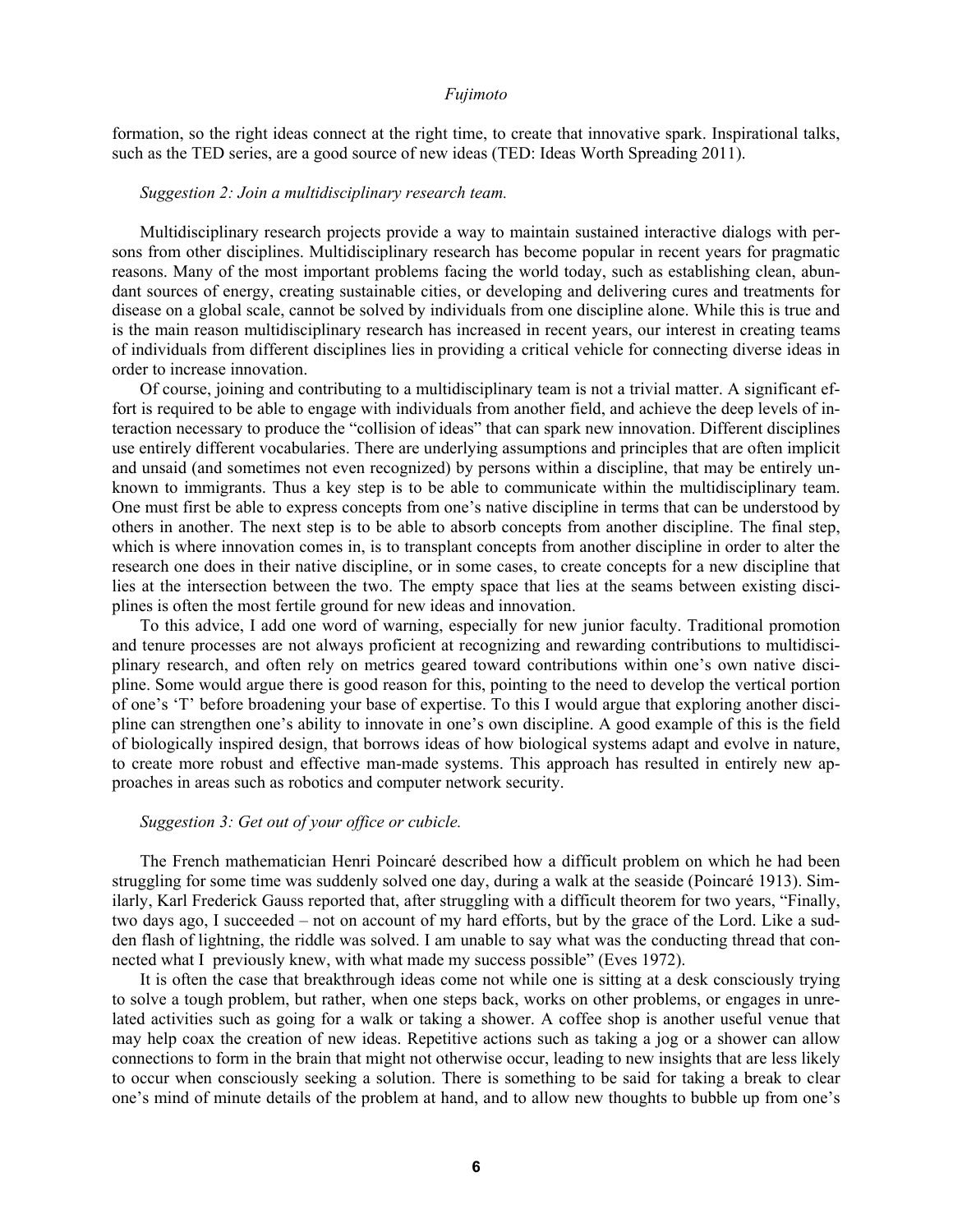subconscious. So my advice here is simple. If you are stuck on a tough problem, find a place outside your usual workplace where you can step back and think about it in a different environment.

## *Suggestion 4: Know what you are good at; make sure you can do it, every day.*

The rationale for this advice is obvious. If you focus on the things you are good at, you are most likely to maximize your potential and success. Most likely, you enjoy doing the things you are good at, and so are likely to find job satisfaction as well. Of course the problem is the second part – ensuring you can do what you enjoy and are good at every day. It is easy to get bogged down in deadlines, day-to-day activities and the like that can keep one from doing what one really enjoys. My advice is to be sure to set aside some time, ideally every day, to pursue the things that you are passionate about. Academic careers usually offer sufficient flexibility to do this. But even in industry, enlightened companies are increasingly allowing employees to set aside time in this way. 3M was one of the first major corporations to explicitly embrace innovation as a corporate strategy. Credited with inventions such as Post-It notes and scotch and masking tape, 3M allowed employees to spend 15% of their time to explore projects of their own choosing. More recently, Google has adopted a similar policy by allowing employees to spend 20% of their time for the same. Much innovation has resulted from this rule.

Perhaps more problematic, especially for those early in their careers without the benefit of a wealth of experience, is knowing what one is good at. Knowing one's self is harder than one might initially think. The basic problem is how do I know if I am good at something, or enjoy it, until I've tried? As such, experimentation is often needed, which leads to my next suggestion.

# *Suggestion 5: Fail fast and be persistent.*

Thomas Edison, one of the greatest inventors in American history was known for his persistence and passion for experimentation. He once remarked about his work on the light bulb "I have not failed. I have merely found ten thousand ways that won't work." Companies have long known the benefits of rapid prototyping, i.e., to try out and experiment with ideas to gain a feel for whether they are viable and practical before expending the time and resources in developing a more elaborate prototype. The same applies in many other areas as well. Don't be afraid to try new things and ideas, and don't be afraid to fail. Just make sure you learn from your failures, and don't invest too much time to figure out if a new idea has promise.

Sometimes, being persistent requires one to bend the rules of corporate (or academic) bureaucracy. An example of this is related in Kelley and Littman (2005) in describing the invention of masking tape by Richard Drew at 3M in the 1920's. At the time, 3M's business was in designing and manufacturing sandpaper. In delivering a batch of sandpaper to an automobile body shop in St. Paul, Minnesota, Drew discovered that an area of great frustration at the body shop was in two-tone paint jobs for vehicles, which had become very popular at the time. Drew realized that by creating an adhesive tape to mask areas that were not to receive paint, this problem could be addressed. Armed with this knowledge, he set out to invent what we now know as masking tape, specifically to address this need. The president of 3M company was not sympathetic to this effort, however, and when Drew asked for funds to purchase a tape making machine to create prototypes of his creation, the company refused. Drew persisted. He was authorized to make purchases of up to \$100 without obtaining additional approvals. He then set forth to issue a series of \$99 purchase orders to pay for the machine, and produced the world's first masking tape. In subsequent years, Drew went on to create other innovations, such as his invention of a clear cellophane version of masking tape that we now know as scotch tape.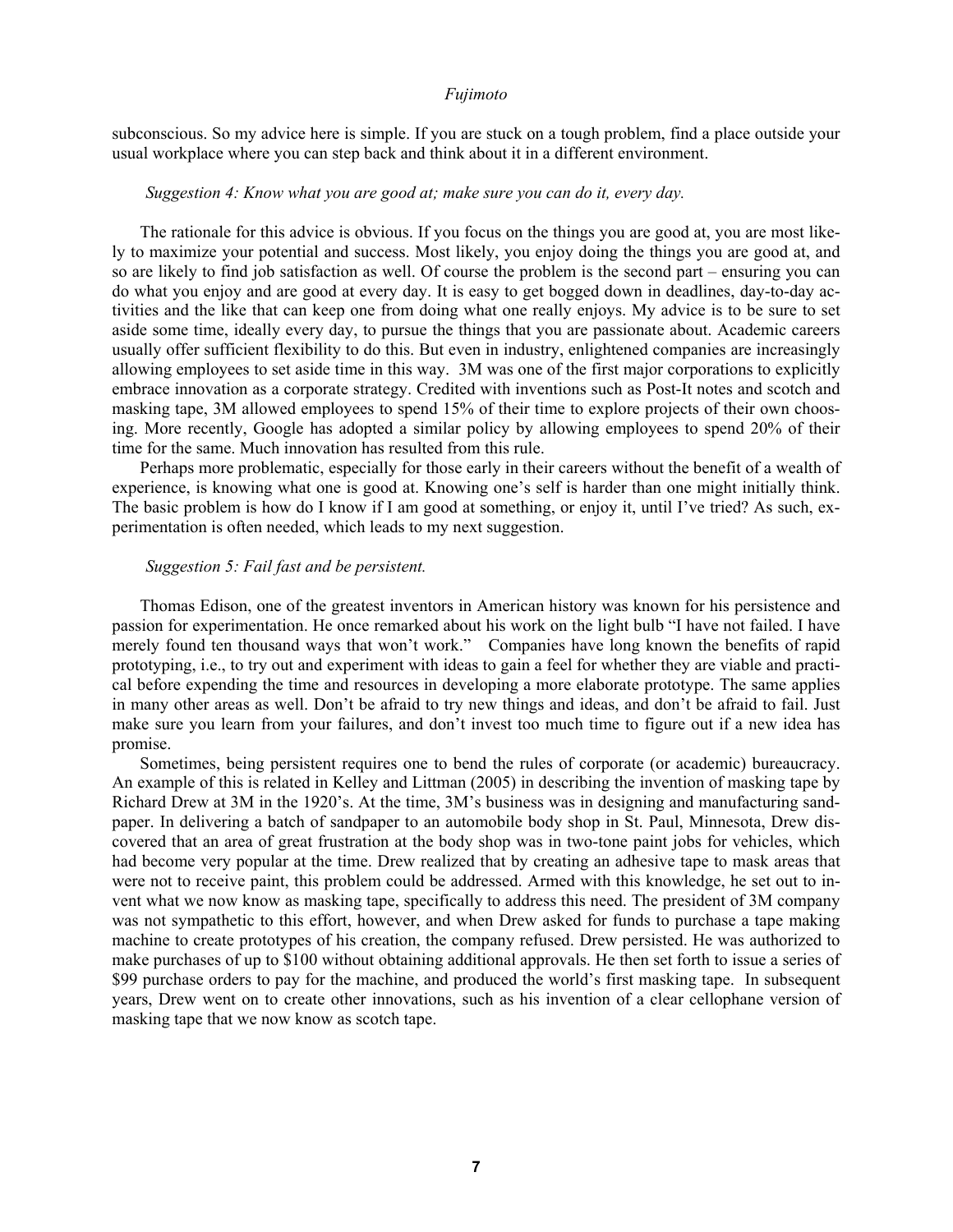#### *Suggestion 6: Find ways around your weaknesses.*

No one is good at everything. The corollary to knowing what you are good at is to understand those things for which you are not, and to find ways to work around them. An obvious work around is simply to find training to become competent in the area, though if you are not very good at it to start with, chances are you will never excel in that area. In some cases technology can help. For example, if you are not very good at time management, there are software tools that can help you better manage your time. Another approach is to find one or more partners who are excellent in the areas where you are weak, and work with them so each of you can leverage each other's strengths. If your artistic talents are weak but needed for a project, find someone who is gifted in this area. This is particularly useful as you become more senior in your career, and are able to hire staff to work with you on projects.

## *Suggestion 7: Work on problems that matter. Think big.*

It is not a coincidence that important people tend to work on important problems, i.e., problems that matter. How do you know if you are you working on an important problem? A good litmus test is to ask the question: if you succeed, who will care? Is the answer just you? your immediate research group? your sub-discipline within the field? the broader research community? society at large? Will your research be important enough that national media outlets would be interested in reporting your results?

In his description of the events leading to the discovery of the structure of DNA, James Watson explains how his previous lack of interest in chemistry was transformed after hearing a seminar by an English scientist named Maurice Wilkins on the DNA molecule, for which Watson had already acquired a deep interest. Wilkins, along with Watson and Francis Crick, would go on to receive the Nobel Prize in 1962 for their discovery (Watson 1968). It is clear that a driving force behind Watson's persistent pursuit of DNA, which was filled with as many if not more setbacks than successes, was its inherent importance in, as Crick would characterize it, discovering the "secret of life."

It is useful to distinguish between two types of innovation: incremental innovation and disruptive innovation. An incremental innovation is one that improves upon existing techniques in some fashion, i.e., to "build a better mouse trap." The vast majority of research innovations fall into this category. Such innovations are important, and are often necessary to make an idea practical, useful, or to overcome some other shortcoming or deficiency.

The term disruptive innovation, or disruptive technology, was coined in (Bower and Christensen 1995) and popularized in subsequent books (Christensen 1997; Christensen 2003). Briefly, a disruptive innovation is an entirely new approach or technology different from the way things are currently done. For example, in the computing industry, the mini-computer was a disruptive technology that helped to lead to the demise of many manufacturers of large mainframe machines. The microprocessor was another disruptive technology that eliminated mini-computers. Christensen provides an excellent discussion and numerous examples of disruptive technologies, and discusses their implications in business, and specifically, why existing companies have difficulty in adapting to disruptive innovations. While incremental innovations are characterized as being "sustaining" or "evolutionary," disruptive innovations are characterized as "transformational" and "revolutionary."

The processes for creating disruptive and incremental innovations are different. When developing products, incremental innovations result from customer surveys and evaluating competing products to find new ways to improve an existing product. Such practices, by themselves, do not necessarily lead to disruptive innovations. Henry Ford once remarked about marketing research "If I had asked my customers what they wanted, they would have said a faster horse." This is not to say one should not talk to one's customers, but only to point out that ideas for major disruptive changes in a field usually do not result from such conversations. In research, it is sometimes useful *not* to study the related work, at least not initially, to allow one the opportunity to approach a problem with a fresh mind, unencumbered with the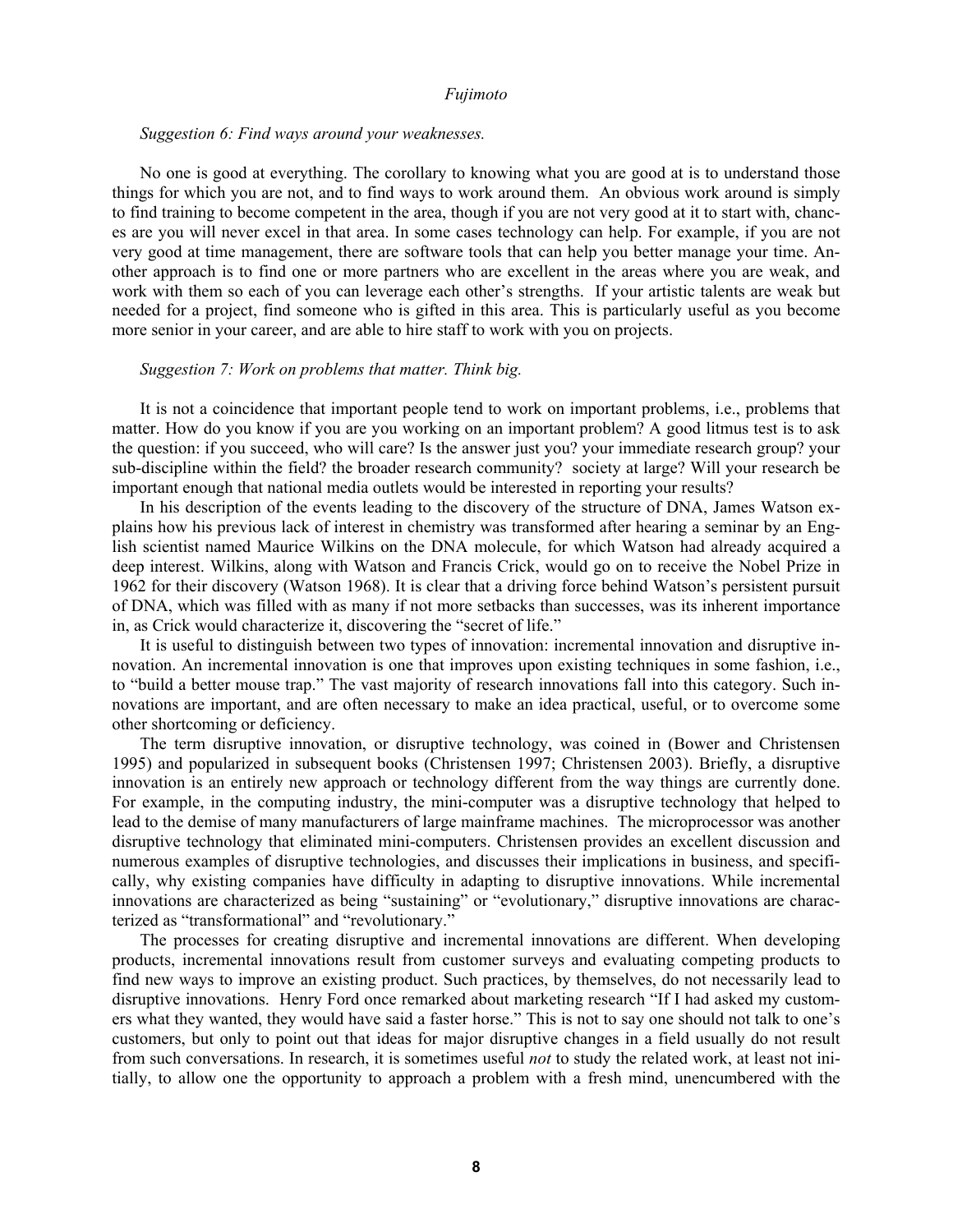knowledge of approaches that have already been pursued by others. Once you have identified a problem, check out the related work only after you have taken a crack at solving it yourself.

In research, one can have a successful career developing incremental innovations, but to be really successful to propel one to the highest level in one's field, disruptive innovations can provide a fast track to success. A disruptive innovation can come about in many different ways. It can result from simply a new way of viewing a problem, or applying a new approach. Often the new approach can result from transplanting ideas and concepts from another discipline or field, as was discussed earlier. Another approach is suggested next.

# *Suggestion 8: Define the problem, not just the solution*.

One of the best ways to become a well recognized research leader is to define key problems in the field. Being the first to define the problem positions one's self for defining the seminal work in the field. In some cases, it can result in the creation of a new field or discipline. For example, in my own field of parallel discrete event simulation, independently Chandy and Misra (Chandy and Misra 1978) and Bryant (Bryant 1977) succinctly defined the synchronization problem associated with executing discrete event simulation programs on a parallel computer. Although Chandy and Misra did only a limited amount of work, and Bryant almost none, in the field beyond their initial innovations, their names remain indelibly linked with spawning this field of research.

Interdisciplinary research areas often create fertile ground for disruptive research innovation. In the 1970's, the parallel discrete event simulation field was spawned in the then empty white space that existed between parallel computing and discrete event simulation. Today, with the great emphasis on interdisciplinary research and the development of many new areas that did not exist twenty years ago, opportunities for innovation between disciplines are greater than ever.

# *Suggestion 9: Develop your communication skills.*

While there is no substitute for technical innovation and excellence, one's ability to communicate can be equally important. The first step in achieving clarity in communications is to achieve clarity of thought. This in itself will do much to foster innovation. Distill ideas down to their core. Have a clear understanding of the innovative aspects of your ideas and their relationship to existing knowledge and prior work. Being able to clearly articulate the importance and ramifications of your ideas is essential to convince the research community of the importance of your results. Further, writing the key survey paper or later in one's career, the definitive textbook can help boost one's career in addition to providing a valuable service to the community.

Beyond developing the message, there is much to be said about how the message is delivered. A number of excellent ideas in this regard are presented in Heath and Heath (2007). Briefly, a few key principles are to keep the message simple, and use concrete examples. Stories and unexpected elements that can be incorporated into the narrative can create memorable messages. While not all of the techniques advocated in this reference are applicable to technical papers, many of these concepts can be incorporated into presentations and other verbal exchanges.

## *Suggestion 10: Periodically reinvent yourself*.

"The great tragedy of age is overspecialization" (Selye 1964). Over time, researchers, especially successful ones, are prone to become more and more specialized in a narrow field of research. The "system" conspires against researchers to do this. As researchers grow and become more established, they become saddled with administrative tasks for their projects, organizational duties on conferences, paper and proposal reviews, invited presentations, press releases, etc. All of these interrupt one from creative thought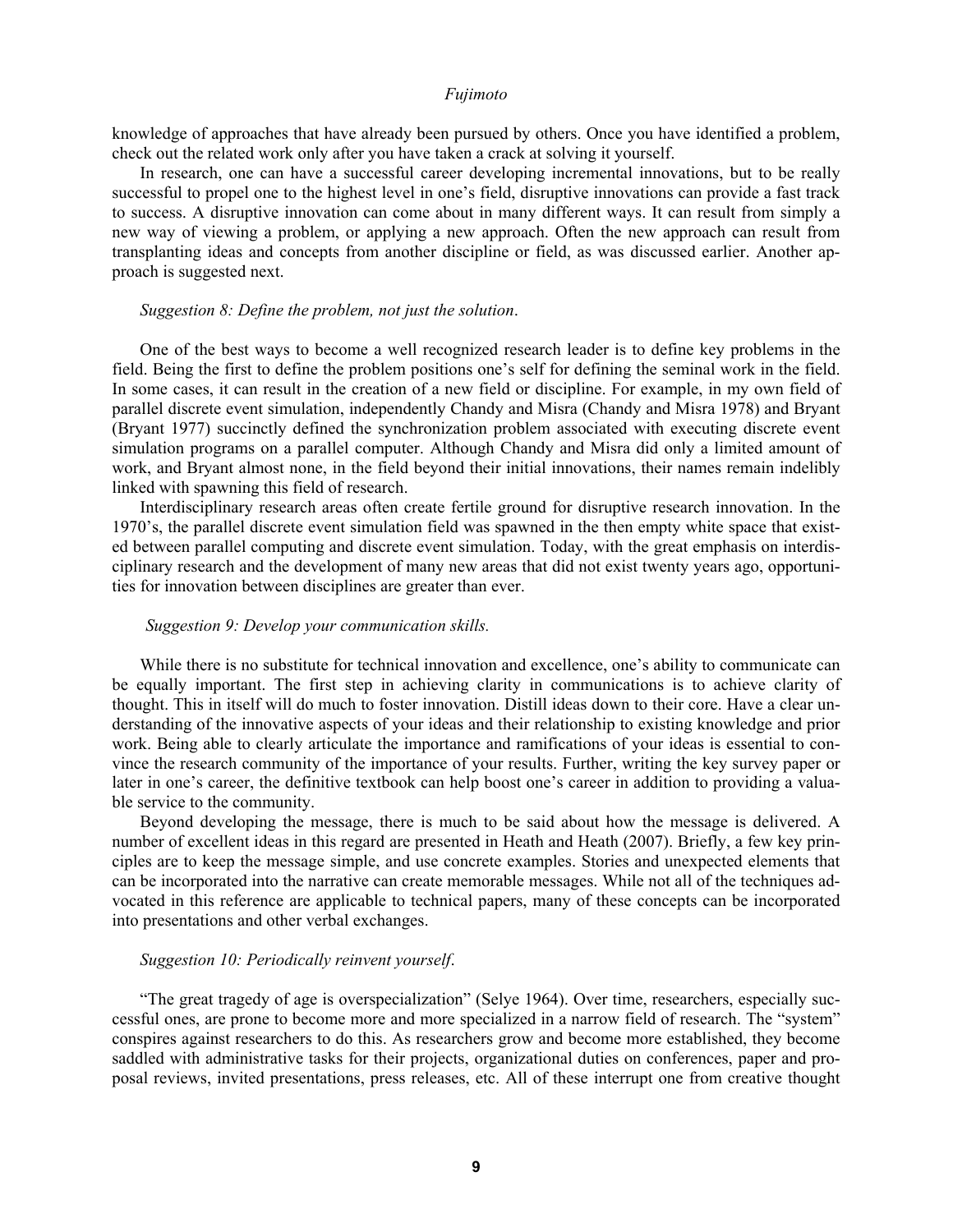and innovation, the very things that brought one success in the first place. One must ensure that one has the opportunity to break out of this pattern if one is to maintain an innovative profile.

The sabbatical is a valuable means for academic researchers to take a year away from their position, typically in another university or laboratory, and step back, and refocus their thought and efforts to start in a new direction. Those who reside at institutions or are in circumstances that do not allow one to easily take time off in this fashion can achieve the same effect by carving off some time to devote to some new pursuit. Policies such as Google's 20% rule, mentioned earlier, provide an obvious opportunity to explore such pursuits on a somewhat more modest scale.

# **5 CONCLUDING REMARKS**

Innovation and research go hand-in-hand. While one's development in technical subjects is critically important to developing a successful research career, equally important is to adopt practices that will help foster innovation. The intent of this article is to highlight these issues as aspects one should consider in developing a career in research.

 As stated earlier, there are no cookbook answers that will lead to the development of great innovations. One cannot completely discount the role that luck plays. Nevertheless, innovation is not simply a magical quantity completely outside one's control. A basic understanding of innovation and how innovation has come about in the past sheds some light on how one might structure one's career to increase the possibility of developing and sustaining innovative practices. It is my hope that this article might encourage researchers to explicitly consider innovation as central to their success, study this topic further, and ultimately devise ways to become more successful innovators.

# **ACKNOWLEDGMENTS**

This article is largely based on several books that are included in the references, all of which I highly recommend for deeper exploration. These references are all written for the popular press, and are easily accessible with no prior knowledge or background in the subject matter. Steven Johnson's *Where Good Ideas Come From: The Natural History of Innovation* provides an outstanding discussion of innovation and an excellent introduction to the adjacent possible as a means to explain how innovation comes about. Tom Kelley's book (with Jonathan Littman) *The Ten Faces of Innovation* discusses a number of strategies successfully employed by his company IDEO that specializes in innovative design. The *Art of Innovation* by the same author is also an excellent introduction to innovation and product design, and helped to shaped my thinking in this area. *The Innovator's Dilemma* is required reading for anyone in technical fields. It conveys important concepts explaining the development of technological innovation. Finally, I highly recommend *Made to Stick* as a reference to better understand how to deliver messages that will be remembered by your audience.

# **REFERENCES**

- Bower, J. L., and C. M. Christensen 1995. "Disruptive Technologies: Catching the Wave." *Harvard Business Review* 73(1, January–February):45-53.
- Bryant, R. E. 1977. "Simulation of packet communications architecture computer systems." *MIT-LCS-TR-188*.
- Chandy, K. M., and J. Misra. 1978. "Distributed Simulation: A Case Study in Design and Verification of Distributed Programs." *IEEE Transactions on Software Engineering* SE-5(5): 440-452.
- Christensen, C. M. 1997. *The Innovator's Dilemma: When New Technologies Cause Great Firms to Fail*. New York: Harper Business Essentials.
- Christensen, C. M. 2003. *The Innovator's Solution: Creating and Sustaining Successful Growth*. New York: Harvard Business Press.
- Eves, H. W. 1972. *Mathematical Circles*. Boston: Prindle Weber Schmidt.